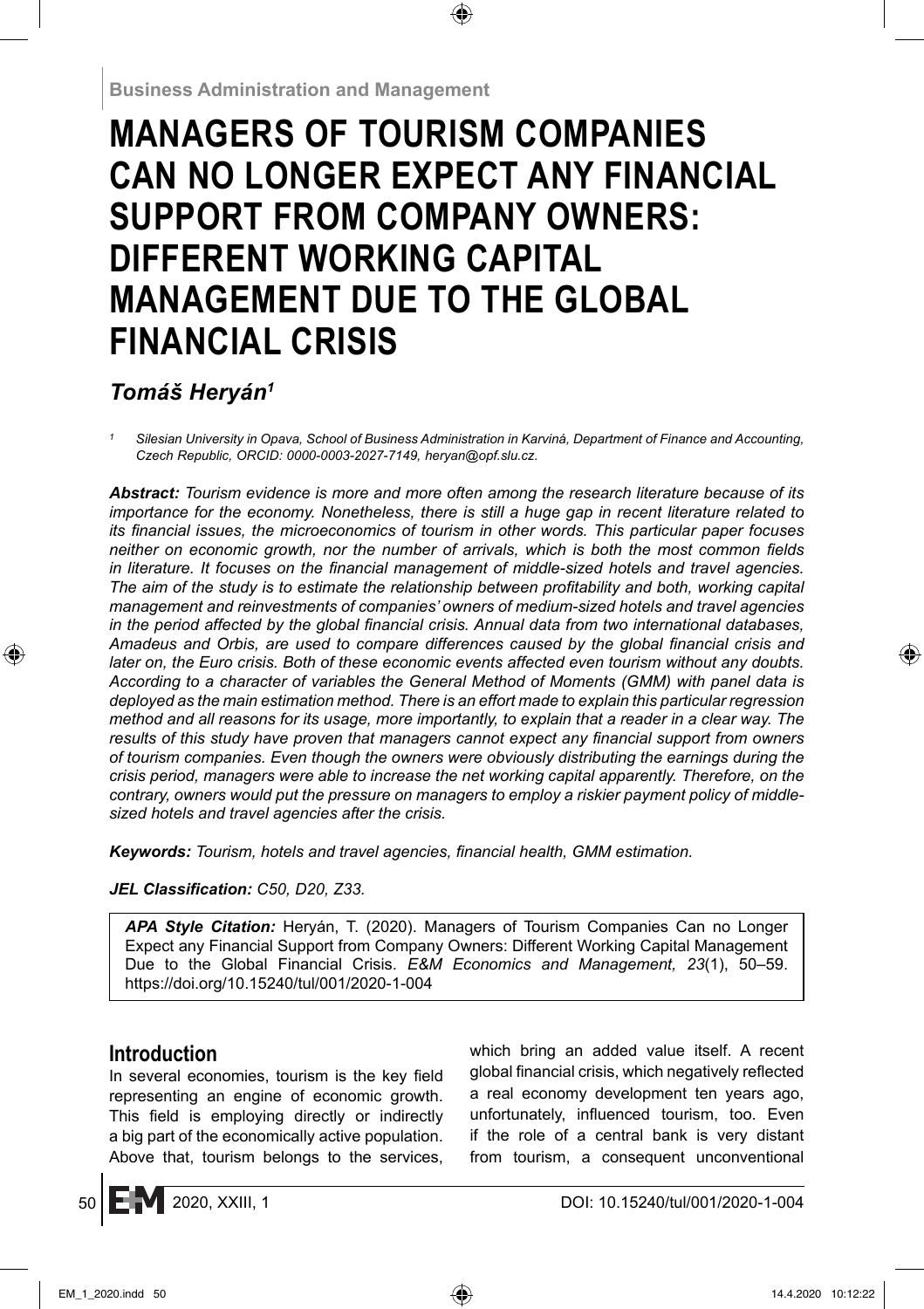monetary policy within the sovereign debt crisis in the Eurozone undoubtedly influenced it as well (Heryán, 2017). Rather than macroeconomy and turbulent development in financial markets, which can relate to tourism in very different ways, it is more contributive to deal with a microeconomic aspect of company internal processes of hotels and travel agencies (Heryán, 2018).

The representative conflict between shareholders and managers has been one of the most frequent topics in the scientific literature since the mid-20th century. Profits being reinvested back into the business or paying a share of profits to business owners. This single sentence can characterize a conflict where both sides of the coin, the managers and the owners are eager for available financial resources. In terms of profitability and growth of company market value, profit management is generally a key issue for any company (Miller & Modigliani, 1961). Working capital ratios are a useful tool when assessing the financial strength and immediate solvency of a company. From an operational point of view, the main interest of the financial manager is current and near-future cash flows. In case he has no means for immediate repayment, then he is definitely supported by the existence of sufficient working capital (Sagan, 1955).

This paper aims to estimate the relationship between profitability and both, working capital management and reinvestments of companies' owners of medium-sized hotels and travel agencies in the period affected by the financial crisis. Emphasizing the conflict of interests between managers and owners of the selected medium-sized companies in the tourism field in the Czech Republic is the main contribution of this paper. Obviously, hotels and travel agencies have suffered considerable losses as a result of the global financial crisis, within which, from a financial perspective, the business itself became risky. On the other hand, more profits from previous years were distributed. As it comes to tourism, a methodology should be very cautious. Economic data of the tourism industry are often incomplete and have many shortcomings. Due to the short time series or due to missing data, it is absolutely impossible to make such data as the subject of basic causality analyzes such as linear regression model or cointegration analysis. The endogeneity of selected variables in the form of financial analysis indicators, and last but not least, the characteristics of the model random component are other important problems. It is clear though that data have to be examined using more sophisticated methods. However, such econometric methods are often inaccessible to the ordinary user because of their complexity and difficulty to understand the higher statistics, or applied or even theoretical mathematics. The contribution of this work is also the approximation of modeling of data arranged in panels to the common reader.

#### **1. Literature Review**

The tourism economy collects a wide range of very diverse studies pointing out the importance of tourism as an economic activity and as an economic area with high social and cultural consequences in the organizational structures of economic entities (Silva et al*.*, 2017). Tourism has a major impact on employment and production and, as a result, can become an essential tool for economic recovery after a recession. In addition to its economic dimension, tourism has a great social impact (Rontos et al., 2017). However, managers of tourism companies have to control the financial health of the companies. At least intuitively, financial managers and their external financial analytical counterparts recognize that all working capital investments do not have the same life expectancy, nor are they transformed into usable liquidity flows at the same speed. The approach to working capital management in monetary terms illustrates the potential danger of an intuitive approach to liquidity analysis (Richards & Laughlin, 1980).

The financial analysis involves examining the financial statements of the company to determine how well the company is doing and to acquire an idea of what the company can be expected to perform in the next period. A commonly used technique when evaluating financial statement data is ratio analysis. Profitability ratios show the company's success in achieving net sales or investment returns. These indicators are those that investors usually look at because their main concern is the ability of the company to make a profit. The rate of return on assets (ROA) measures the ability of management to obtain a return on total invested capital using the company's assets. Basically, liquidity is used to measure a company's ability to pay its bills on time. In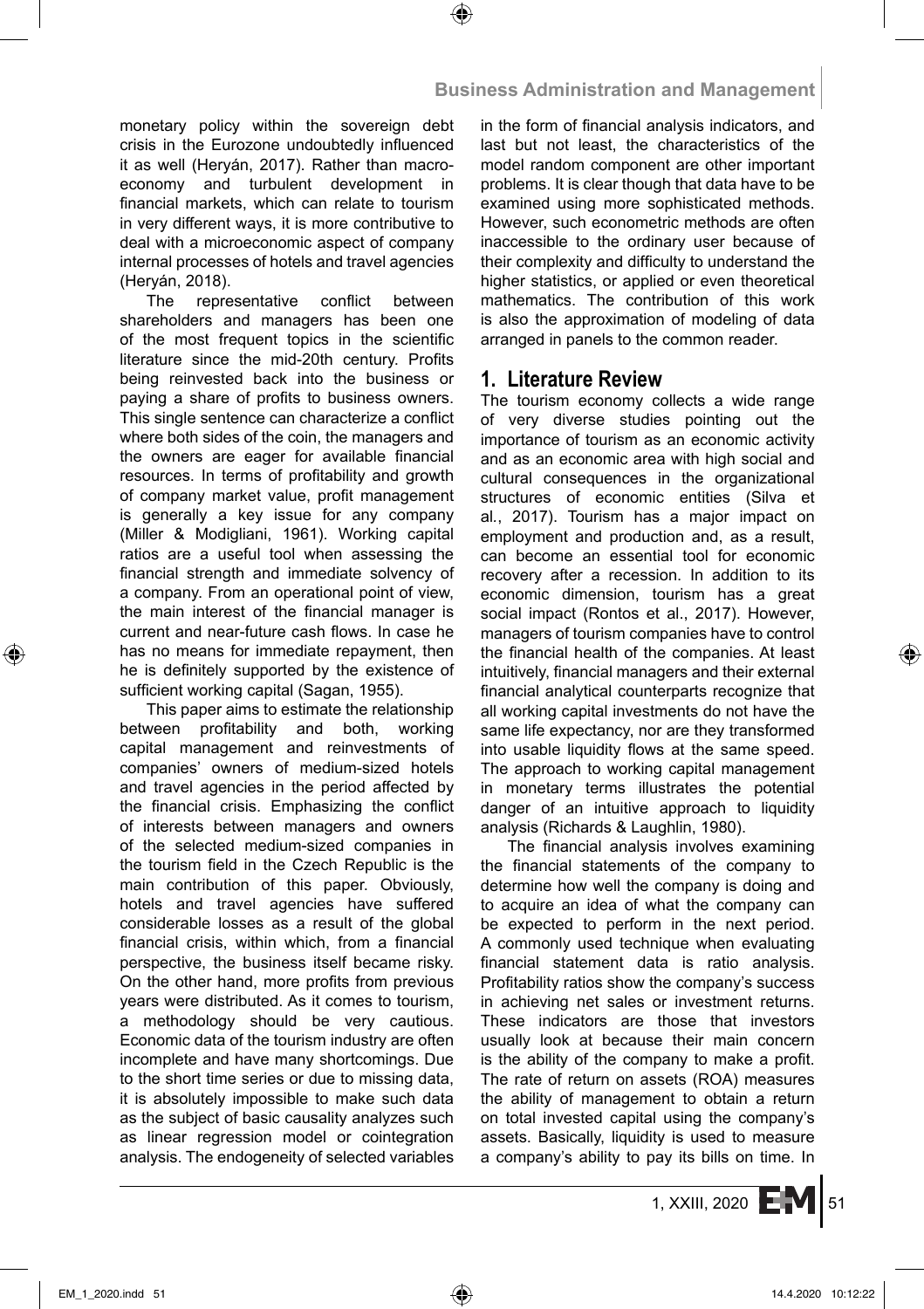#### **Business Administration and Management**

this sense, liquidity measures the ability of a company to meet short-term liquid assets liabilities. The Quick-test (or L2, acid-test) measures a company's ability to meet its shortterm liabilities using those short-term assets that are considered the most liquid. The term 'liquid' refers to assets that can be quickly converted into cash without additional losses. Managers should also become familiar with the activity ratios as they reflect the intensity with which the company uses its assets to generate sales. Neither current liquidity nor Quick-test measures the movement of current assets. Therefore, short-term creditors should use additional tests when considering the liquidity of two significant working capital items, receivables, and inventories. Activity ratios - also known as asset recovery ratios, asset management ratios, or just recovery ratios - measure the effectiveness of a company's asset management. Company assets should be deployed in such a way as to generate profits and returns for the shareholders whose money was used to acquire assets. If a company is not successful in managing its assets, costs tend to overcome profits and the company's performance becomes disrupted. On the other hand, when assets are well managed, the company requires less capital, costs are generally better controlled, and results are not only favorable but tend to improve even more over time. Activity ratios provide an overview of management efficiency as well as asset quality and the reliability of the values assigned to them. Together, these measures form a cash conversion cycle (CCC), which is the time from the outflow of cash until it is recovered (Sherman, 2015).

From a theoretical point of view, in general, if managers want to maximize the profitability of a company, they need to have enough liquidity to invest. The theoretically proposed range for L2 is therefore from 1.00 to 1.50, which means that short-term liabilities are covered in 100–150%. Whether they are investing in fixed assets (tangible or intangible), this should mean potentially higher incomes and the resulting profit of the company. Richards and Laughlin (1980) argue that assessing the correlation between cash inflows and outflows, which underlies a more complete approach to liquidity analysis, requires an additional flow indicator of current liabilities. According to them, the CCC expresses the net time interval between the actual cash outflows for the purchase of the company's production resources and the final cash yield from the sale of products, which sets the time required to convert cash payments back to cash from the regular operation of the company. However, if managers had sufficient liquidity, a decline in investment would mean an increase in fixed assets and an increase in profitability. Such an increase in profits also increases the potential conflict between management and business owners who want a return on their investment, which also reduces the liquidity of the companies. For example, Dalci and Ozyapici (2018) show that increasing the CCC length for hospitals with high leverage reduces their profitability. Conversely, increasing the length of the cash transfer cycle for those with low leverage effects increases profitability. The results of their work suggest that, as leverage affects the relationship between the cash conversion cycle and profitability, leverage is an important indicator that should be taken into account by managers and policymakers in managing the working capital of hospitals. On the other hand, revenues being reinvested by the owners back into the business, especially in a period of the global financial crisis, represent a significant encouragement to the company to survive and generate higher returns in the future. Creating or not generating retained earnings could play a key role, especially in times of crisis.

Unlike previous studies, Baños-Caballero et al. (2014) found strong support for an inverted U-shaped relationship between working capital investment and business performance, which means an optimal level of working capital investment, which balances costs and revenues and maximizes business value. In their view, the positive and negative effects of working capital indicate that working capital decisions involve some degree of compromise. Therefore, they expect companies to have an optimal level of working capital that balances these costs and revenues, maximizing the rate of profit. In particular, they expect the performance of companies to increase as working capital increases until the optimum level of working capital is reached. On the contrary, they expect that, in addition to this optimum, the relationship between working capital and performance will be negative. Their results indicate that managers should avoid negative impacts on business performance due to loss of sales and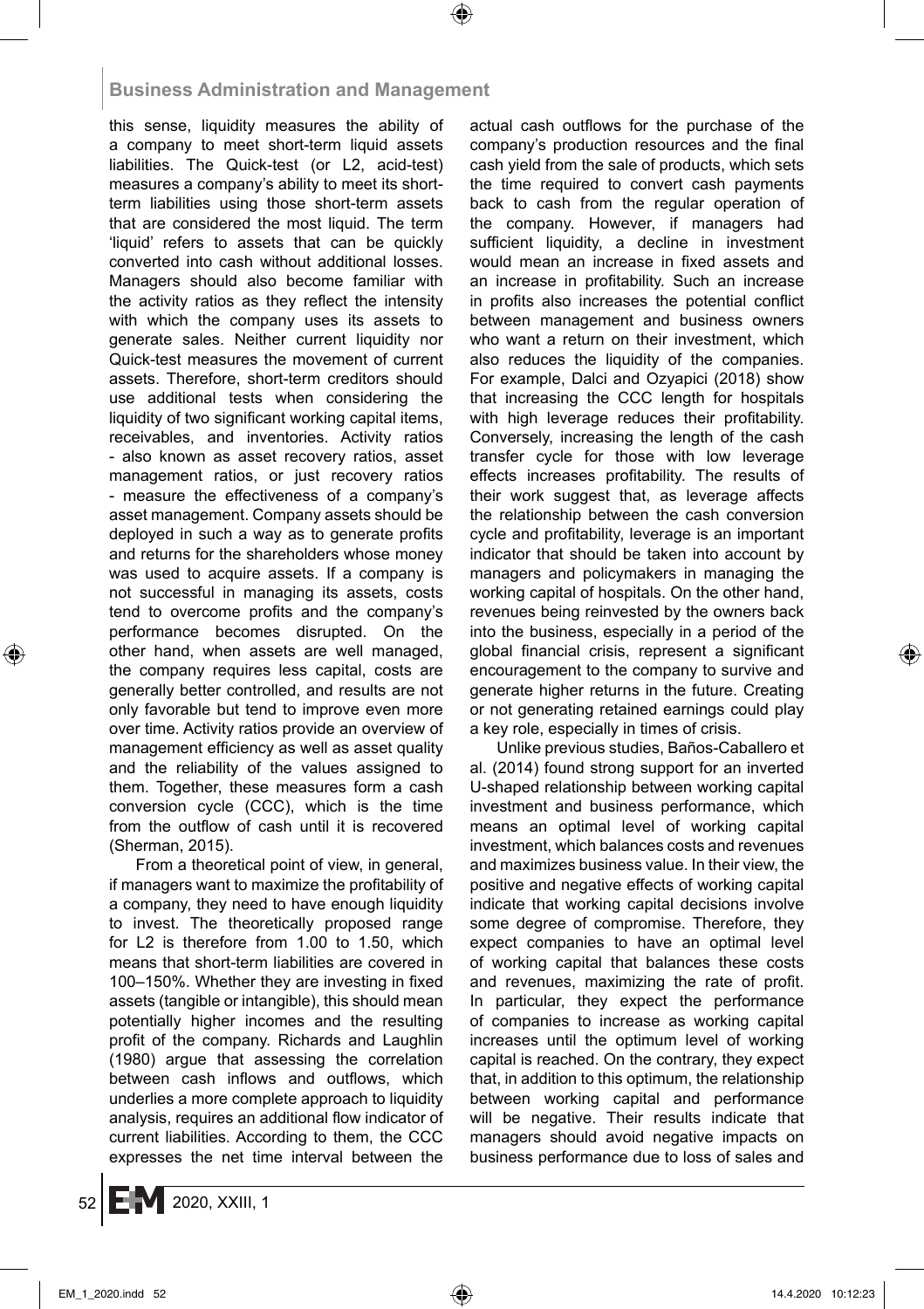loss of early payment discounts or additional financial costs. Ben-Nasr (2016) also examines whether state and foreign ownership influence the shape of the net working capital curve. According to the main results, shareholders value less (more) the net working capital in government-controlled companies (under foreign control) with a low level of the net working capital compared to foreign-controlled companies (without foreign control). Last but not least, the findings of Mun and Jang (2015) show that companies are finding a strong inverse relationship between working capital and U-profitability, which also suggests that there is an optimal level of working capital in the case of restaurants.

Given that small and medium-sized hotels are particularly important in the economies of the European Union, and in the absence of internal funding, their survival may be threatened by excessive use of short-term debt and limited access to long-term debt (Nunes & Serrasqueiro, 2017). This study has shown that hotel SMEs adjust short-term debt to target debt ratio and adjust this debt according to the financial deficit, and older ones with a higher level of cash flow resort less to short-term debt as well. On the contrary, they reject that larger hotels SMEs with higher reinsurance rates, those with higher growth or higher risk levels, or larger non-debt tax shields, are more likely to resort to short-term debt. They suggested that the owners/managers of hotel SMEs should try to avoid excessive use of short-term debt in high-risk situations. However, high risk, characterized by high volatility in operating results combined with the need to repay debt and its charges over a very short period of time, could jeopardize the efficient management of financial resources and contribute to increasing the likelihood of bankruptcy in SMEs due to excessive use of short-term debt.

Lee and Dalbor (2013) measured EBIT on total returns and carried out the same analysis as sensitivity analysis, as the restaurant industry widely implements franchising strategies and total return may be a better variable in this case than total assets. However, very similar results appear when using both different approaches to measuring performance. For EBIT, short-term debt generally has a negative impact during the recession-free period, while this negative effect disappears during the recession. The findings clearly indicate that in times of recession the use of short-term debt plays a more positive role in improving the performance of firms in terms of accounting measures. According to the findings, long-term debt adversely affects the company's value in a non-recession period, while it does not affect EBIT in either a nonrecession or recession period. Based on these findings, the company may choose to finance through long-term debt in a recession-free period, when the company's primary goal is to maintain its year-on-year profitability. On the other hand, if the main goal of the company is to maintain its value, the company may decide to increase its short-term financing as much as possible and replace long-term debt in a period without the crisis. In addition, if a restaurant firm focuses more on its performance value than on short-term operating profitability, the use of short-term debt is perhaps a better alternative than long-term debt.

Baños-Caballero et al. (2014) then examine whether the optimal level of working capital is sensitive to alternative measures of financial constraints. To test the effect of financial constraints on the optimal level of working capital, they estimate the optimal working capital investment for different subsamples, divided based on the probability that companies have limited access to external financing. According to them, there are several measures in previous studies that separate businesses suffering from financial constraints from those that do not. However, there is still a question to discuss which measures are the best. Therefore, in their research, they divide companies by the following criteria in terms of the existence of financial constraints, such as (i) dividends, (ii) cash flows, (iii) size, (iv) external financing costs, (v) Whited-Wu index, (vi) interest coverage and (vii) Z-scores. Their results show that the optimum is lower for companies that are more likely to be financially constrained. Ben-Nasr (2016) found that the negative (positive) relationship between state (foreign) ownership and the net working capital is stronger in companies that are less financially constrained (from countries with strong government institutions), especially at the low level of the net working capital.

## **2. Data and Methodology**

Annual data for medium-sized hotels and travel agencies from the Czech Republic are obtained from two international statistical databases.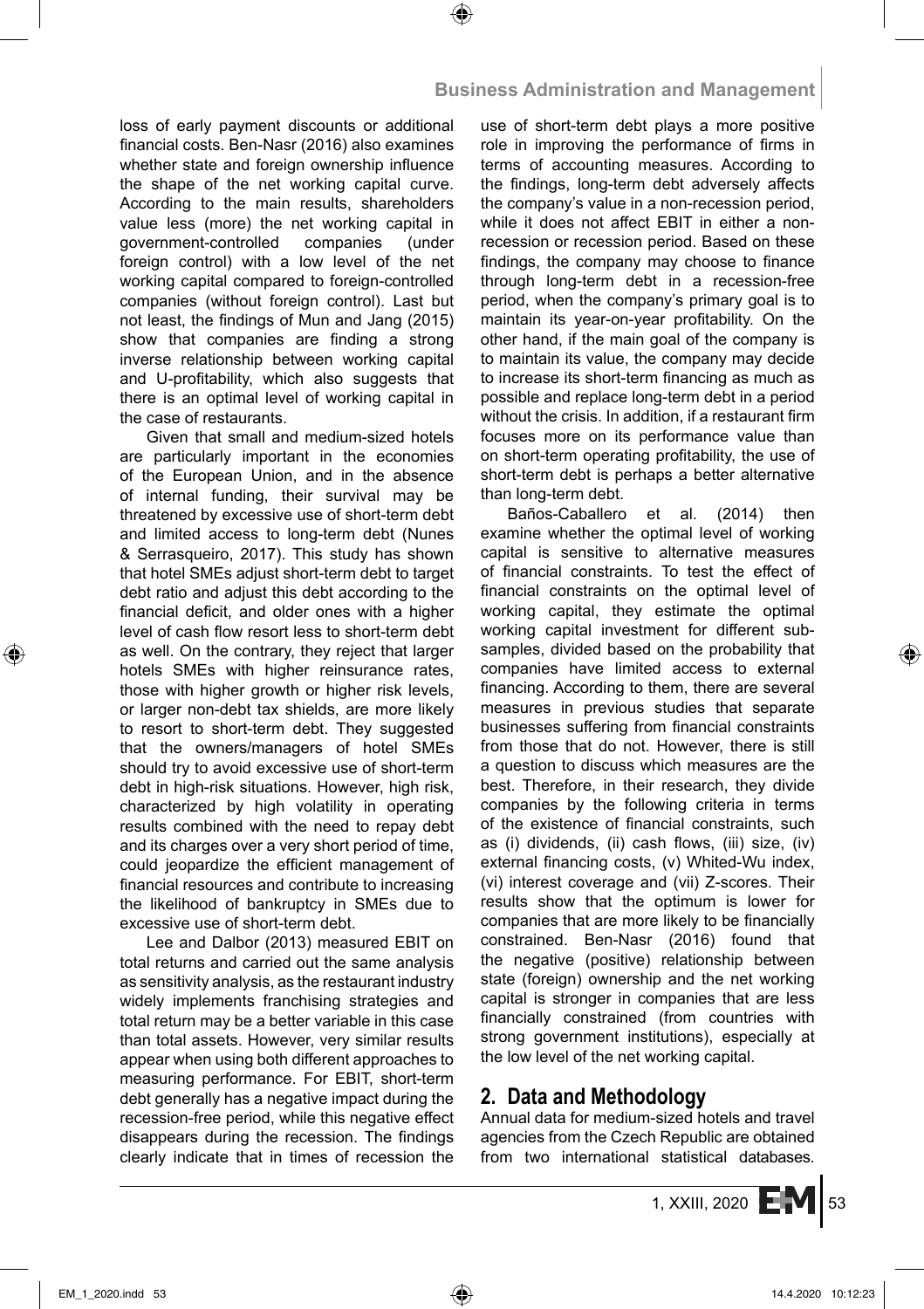#### **Business Administration and Management**

First, Amadeus financial data are obtained for the time period from 2006 to 2015. Second, Orbis financial data are obtained for the period from 2009 to 2017. Because of the comparison of these two periods concluding remarks are made. In particular, it is obtained from the number of total assets, current assets, inventories, shareholders' funds which included the capital, current liabilities, all from tourism companies' balance sheets, and earnings before interest and taxes from their profit and loss statements.

According to Sherman (2015), the next four variables are examined by using these data above. The profitability of tourism companies is explored as the return on assets according to Formula 1:

$$
ROA_{ii} = \frac{EBIT_{ii}}{TA_{ii}} * 100,
$$
\n<sup>(1)</sup>

where  $EBIT_{it}$  are earnings before interest and taxes and  $TA_{ir}$  means total assets, both *i* companies at time *t*.

Liquidity of selected firms is measured through the acid- or Quick-test, which is described by the following Formula 2:

$$
L2_{ii} = \frac{CA_{ii} - IN_{ii}}{CL_{ii}}\,,\tag{2}
$$

where  $CA_{it}$  means current assets,  $IN_{it}$  stands for inventories, and  $CL<sub>i</sub>$  is current liabilities of medium-sized hotels or medium-sized travel agencies.

A share of the net working capital on total assets is calculated by Formula 3 to explore the risk, how the earnings are reached:

$$
WCR_{ii} = \frac{CA_{ii} - CL_{ii}}{TA_{ii}} \times 100 \tag{3}
$$

A retained earnings ratio as a share of total assets is calculated to explore reinvestments back to tourism companies by Formula 4:

$$
RER_{ii} = \frac{SF_{ii} - CP_{ii}}{TA_{ii}} \approx 100 \tag{4}
$$

where  $SF_{it}$  stands for shareholders funds,  $CP_{it}$ is the capital and when we make this difference, then just retained earnings remained.

Tab. 1 shows the medians for selected variables of medium-sized enterprises in the Czech Republic. In case of return on assets  $ROA<sub>in</sub>$ , we see that the median is practically zero (even if the agencies reach higher value). Thus, we can say that practically more than half of companies face poor profitability. The  $L2_{it}$ liquidity median, on the other hand, suggests that more than half of tourism businesses have no liquidity problems. However, we see a fundamental difference between hotels and agencies in terms of the share of working capital  $WCR<sub>ir</sub>$  and the share of reinvested earnings  $RER_{it}$ . While the  $WCR_{it}$  median is positive for the agencies and thus fulfills the assumption of lower risk in business, the  $WCR_{ir}$  median is zero for hotels. It implies that mediumsized hotels have worse stability, which is also confirmed by the negative zero value in

|  | ED. |  |
|--|-----|--|

#### **Tab. 1: Medians and number of observations among variables**

|                         | $ROA_{it}$ | $L2_{ii}$ | $WCR_{it}$ | $RER_{it}$ |  |
|-------------------------|------------|-----------|------------|------------|--|
| <b>Hotels Amadeus</b>   | 0.0044     | 0.7546    |            | $-0.0030$  |  |
|                         | 3,631      | 3,563     | 3,631      | 3,631      |  |
| <b>Hotels Orbis</b>     | 0.0045     | 0.7674    | $-0.0393$  | $-0.0332$  |  |
|                         | 3,091      | 3,057     | 3,091      | 3,091      |  |
|                         | 0.0569     | 1.1810    | 0.1333     | 0.1044     |  |
| <b>Agencies Amadeus</b> | 1.454      | 1,435     | 1,454      | 1,454      |  |
| <b>Agencies Orbis</b>   | 0.0593     | 1.1935    | 0.1416     | 0.1945     |  |
|                         | 1,227      | 1,216     | 1,227      | 1,227      |  |

Source: own calculations in STATA 16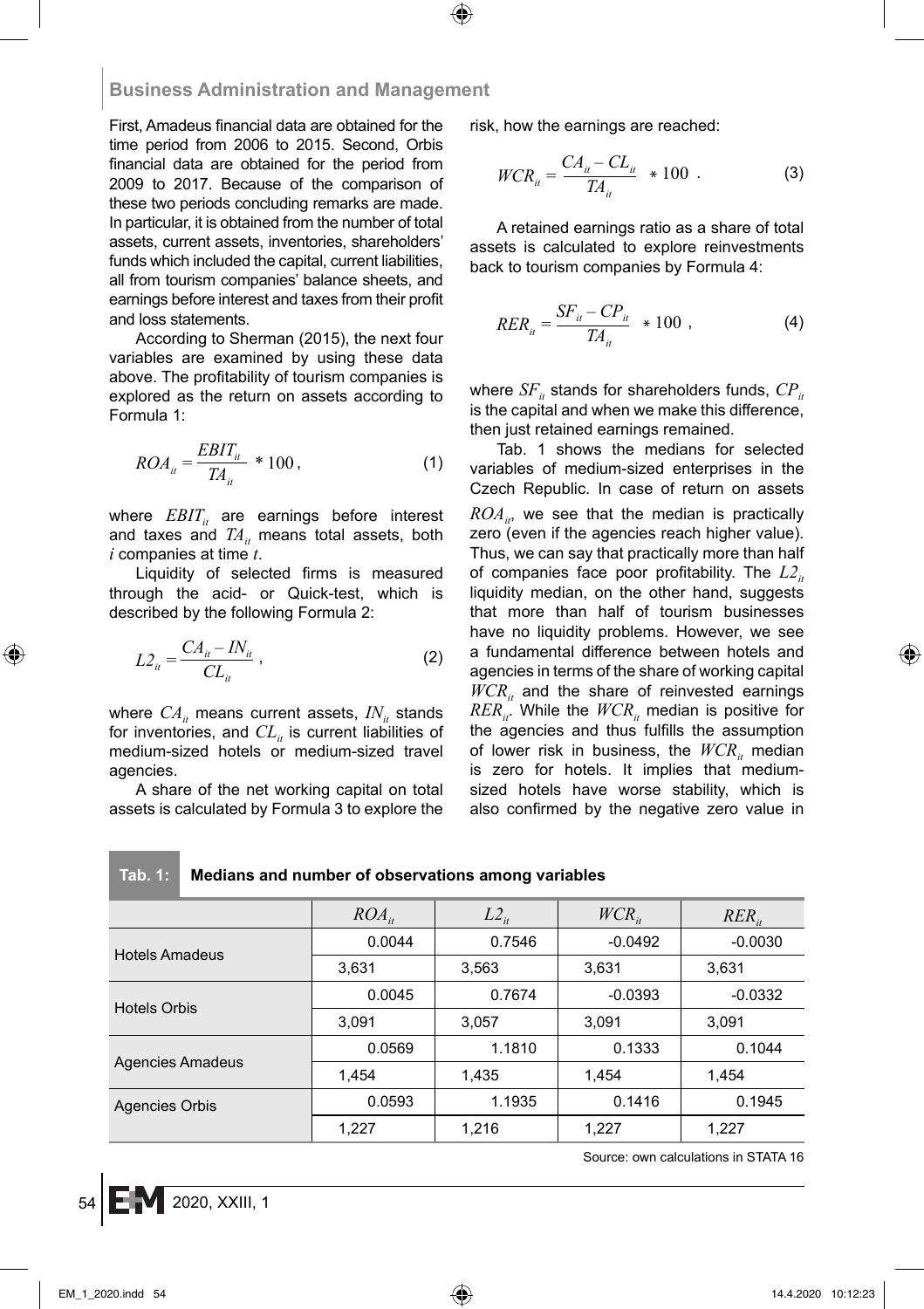the case of the median for *RER<sub>it</sub>*. Contrary to that, agencies literally donate their owners with their redistributed profits. In the case of tourism businesses, the sad truth is that many owners operate a medium-sized hotel or travel agency only as a secondary activity, a safeguard for their core business.

As the main estimation method will be used the General Method of Moments (GMM, described later by Formula 5). Nonetheless, in terms of methodology, the question arises as to why the GMM. Of course, short time series can become the argument when it is impossible to use ordinary least squares (OLS), the linear regression method. The first thing to think about is the question of endogeneity. If there is a variable on the right side of the equation, which may also be a dependent variable from the perspective of endogeneity, then we are talking about the problem of endogeneity where a single equation does not explain the situation. Dependent variables can be both variables, so the solution can be found by combining both of these opposite equations. In the case of a simple equation and the existence of only two variables, we can solve this problem by using the 2SLS method (Two-Stage Least Squares), and by inserting a strongly correlated instrument into the equation, which is not correlated with the dependent variable on the left side of the equation. Consequently, there are two equations, by the combination of which we get a single point representing the solution A of a given situation in Fig. 1.

The problem arises when other problematic variables would be added due to their endogeneity. 3SLS (Three-stage) represents a combination of two 2SLS approaches, however, in order to achieve a robust solution, the use of the Generalized Least Squares (GLS) method and the determination of the weights of the individual solutions are appropriate. The endogeneity problem could be solved using the instrumental variables among the regressors that are correlated with exogenous variables but not with the endogenous. All the above approaches except the GMM assume the absence of heteroscedasticity of the model residual component. However, the problem of heteroscedasticity is a problem to be assumed in terms of panel data and a short time series, and only the use of GMM seems to be effective, where the final solution is achieved by allocating weights to the individual solutions within the panel when the area between points A, B, C is narrowed to a single point approaching the solution of the given equation in Fig. 1.

Therefore, the two-step GMM model with panel data for medium-sized hotels and travel agencies is described in the following way,





Source: own illustration based on materials from Timberlake STATA course with Giovanni Cerulli (at Cass Business School of City, University of London, 2019)

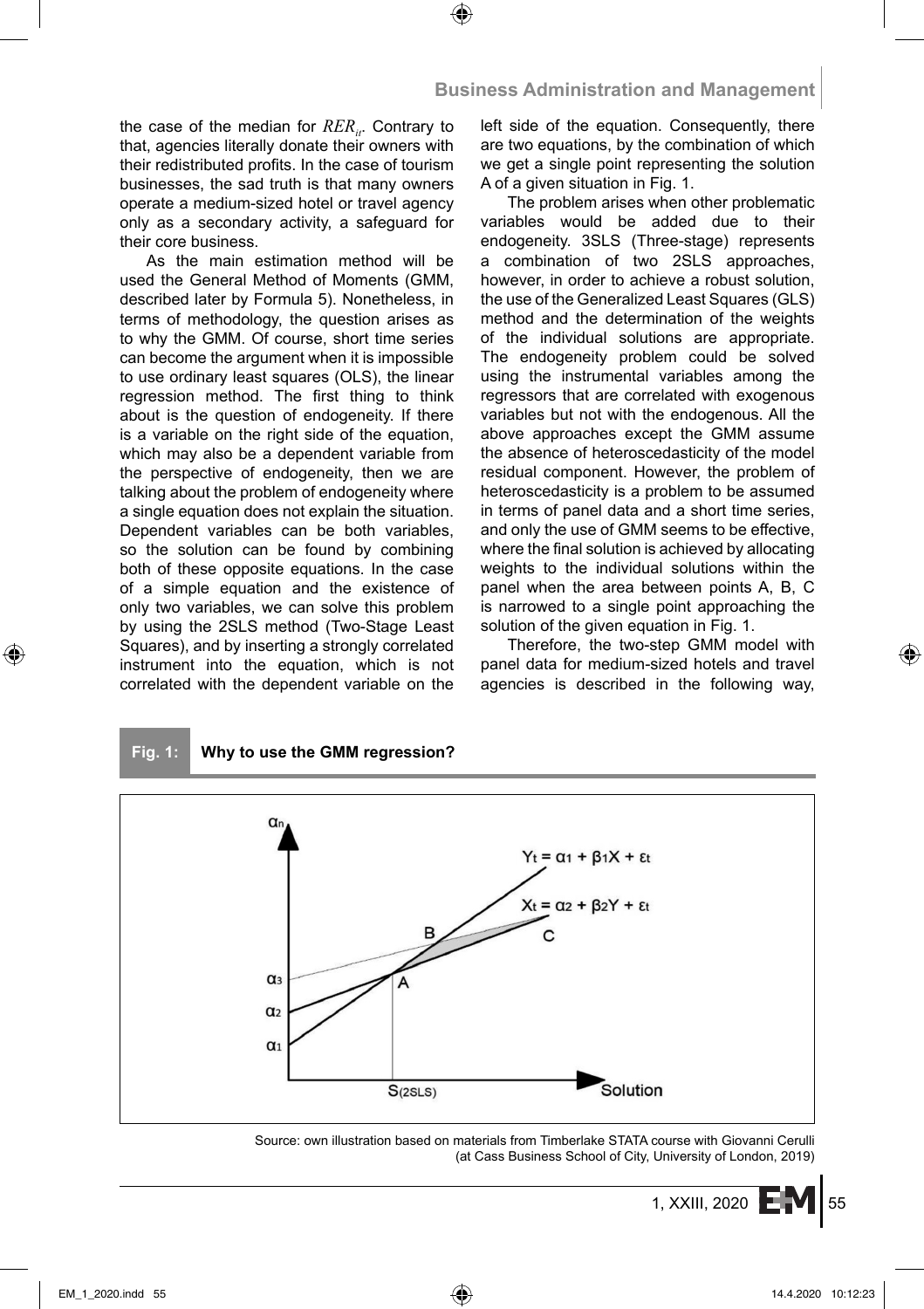by Formula 5 (more technically in Heryán & Tzeremes, 2017):

$$
ROA_{ii} = ROA_{i(t-1)} + L2_{ii} + WCR_{ii} ++ RER_{ii} + \alpha + \delta + \varepsilon_{ii}
$$
 (5)

 $ROA_{i(t-1)}$  among regressors, symbols  $\alpha$  and  $\varepsilon_{i t}$ are the constant and residuals and *δ* captures a time effect common to all medium-sized hotels or travel agencies.

#### **3. Discussion on Results**

Technically, each result is checked in two ways. First, in terms of orthogonality by the Sargan-Hansen test (Sargan, 1958; Hansen, 1982). This test simply confirms the null hypothesis above 0.05 saying that too many variables are not present in the equation and the GMM model is not oversized (Heryán & Tzeremes, 2017). Fig. 2 shows that it is advisable to have values higher than 0.05, or 0.10, to which extent it is considered a gray zone. From this value on, however, the solution is already acceptable. Fig. 2 further shows that it is also unacceptable if the test result is close to 1.00. In terms of the elasticity of the orthogonality function, although its elasticity changes, it cannot be said that the result 0.90 is more optimal than the result 0.20. The lower values of the Sargan-Hansen test for Orbis data models are caused by shorter time series.

Second, the Arellano-Bond test (Arellano & Bond, 1991) serves to accept the null hypothesis of no cross-correlation between model residues for individual companies within the panel. The Durbin-Watson test is definitely an inadequate test for the residual component of panel regression models because it is unable to detect these cross-correlations. According to Heryán and Tzeremes (2017), the residual (1) can be the only one to be correlated, while the other residuals (2) and residuals (3) are no longer correlated. In all cases, this condition was fulfilled.

The first thing is seen in Tab. 2, which shows the estimates of GMM models with data in the panel for hotels (H) and travel agencies (A), coming from two databases, is that the situation could not be modeled for all midsized businesses. Of the total number of data collected, only 2,438 (70%) hotels could be modeled due to sufficient internal financial data from 2006 to 2015 from the Amadeus database and only 1,946 (60%) hotels from the Orbis database from 2009 to 2017. In the case of travel agencies, it was only 1,003 (70%) for the Amadeus database and 762 (60%) for the Orbis database.



Source: own illustration based on materials from Timberlake STATA course with Giovanni Cerulli (at Cass Business School of City, University of London, 2019)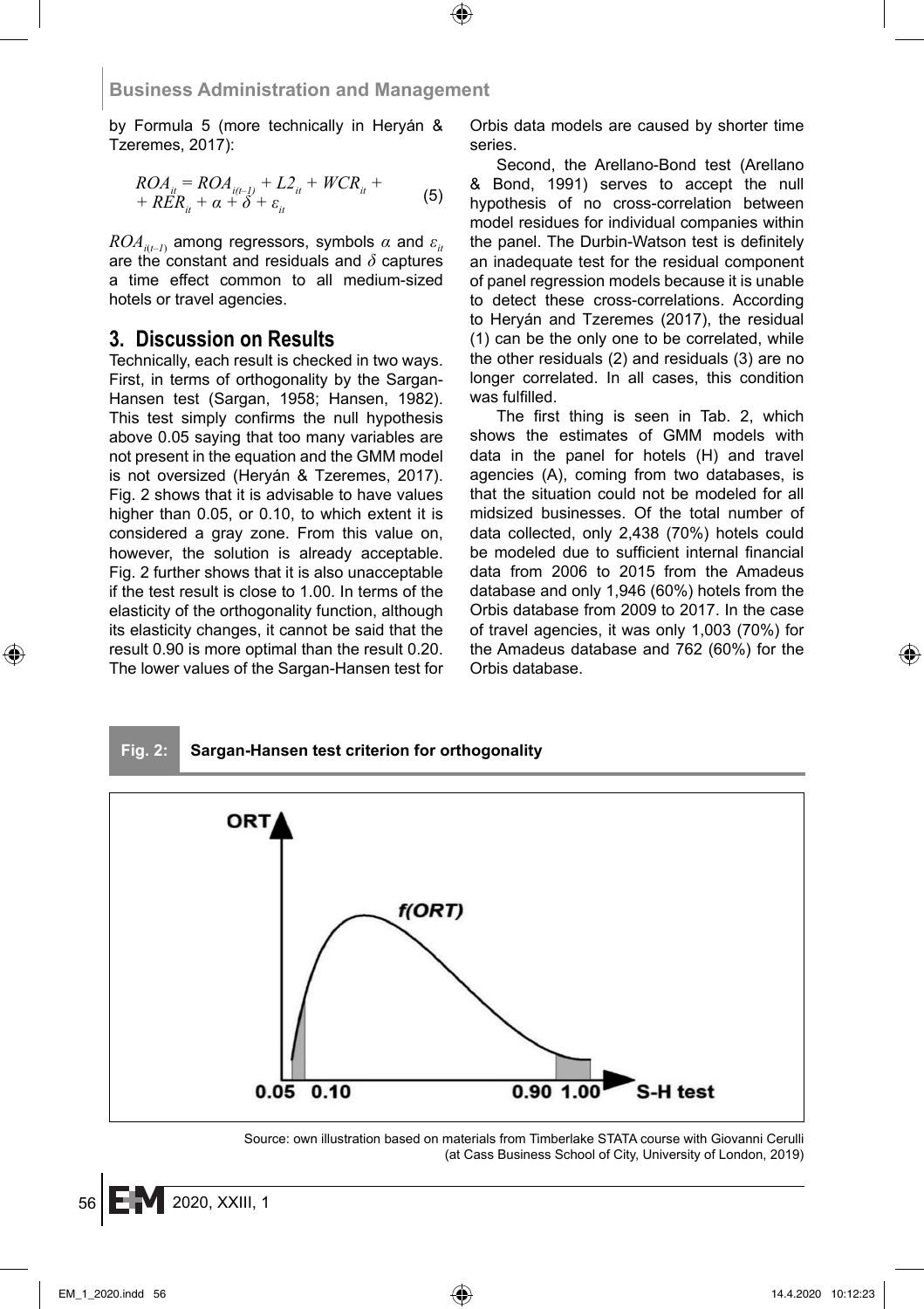| $ROA_{it}$          | $ROA_{i(t-1)}$ | $L2_{ii}$ | $WCR_{ii}$ | $RER_{it}$     | Cons.     | N       | $S-H$<br>test | $A-B$<br>(1) | $A-B$<br>(2) | $A-B$<br>(3) |
|---------------------|----------------|-----------|------------|----------------|-----------|---------|---------------|--------------|--------------|--------------|
| Hotels<br>Amadeus   | 0.19           | 0.00      | 0.11       | $-0.06$        | $0.00*$   | 2438    | 0.18          | 0.00         | 0.93         | 0.25         |
| Hotels<br>Orbis     | 0.00           | 0.00      | 0.07       | $-0.01$        | $-0.01$ × | 1946    | 0.10          | 0.02         | 0.43         | 0.55         |
| Agencies<br>Amadeus | 0.16           | $-0.01$   | 0.28       | $-0.39$        | 0.08      | 1 0 0 3 | 0.65          | 0.00         | 0.81         | 0.71         |
| Agencies<br>Orbis   | $-0.08$        | 0.00      | $-0.06$    | $-0.00 \times$ | 0.09      | 762     | 0.16          | 0.01         | 0.40         | 0.37         |

|  | Tab. 2: Estimation results of GMM models with panel data (ROA as dependent variable) |  |  |  |
|--|--------------------------------------------------------------------------------------|--|--|--|
|--|--------------------------------------------------------------------------------------|--|--|--|

Source: own calculations in STATA 16

Note: All coefficients are significant at 1% level, except for those non-significant, marked with x. S-H test means Sargan--Hansen test for orthogonality and A-B means Arellano-Bond test for serial correlation with 1, 2 and 3 lags. According to the use of two-step GMM model as well as differencing time series, the estimation period is shorter, the pre-crisis from 2006 to 2013 within Amadeus and the post-crisis from 2009 to 2015 within Orbis database.

Regarding hotels based on modeling with Amadeus data, it is clear that the profitability from the previous year  $ROA_{i(t-1)}$  has a positive impact on their profitability in the following year. This means that despite the onset of the global financial crisis, hotels managed to achieve some profit. While  $L2<sub>i</sub>$  liquidity does not play a crucial role in terms of profitability, we can see that in case of a positive impact of the net working capital ratio on total assets  $WCR_{ir}$ , this profitability is achieved in a safer way when hotels are able to create an emergency safety cushion. Due to the inclusion of the crisis period in the examined time period, a fundamental difference from the classic situation is obviously contrary to classic status, when the increase in working capital affects profitability in the negative direction. The negative impact is logical in terms of holding sales in receivables, which clearly leads to lower profits. However, profits need to be made in times of crisis, even if working capital is to be increased. From the point of view of reinvestments back to the business, it is clear that the  $RER_{it}$  coefficient does not become positive. This may be related to lower hotels' profitability, but also to the fact that all profits are distributed to owners. Three years later, based on modeling with data from the Orbis database, hotels were no longer doing so well that their previous profitability would mean current profits, nor would they generate profits due to the net working capital. In the second monitored period, we can already see the impacts of the global financial crisis,

which fully reflected the further development of medium-sized hotels in the Czech Republic. In the case of travel agencies and time series from the Amadeus database, it can be seen that the profitability of the previous year  $ROA_{i(t-1)}$ positively affects the current profitability again. The liquidity  $L2<sub>it</sub>$  does not play a role due to a zero, statistically significant coefficient, however, the ability to generate the net working capital, a positive  $WCR_{it}$  is again apparent and companies are providing economic activities in a safer way. Compared to hotels, however, the negative impact of the share of reinvested profit, and a negative  $RER_{i}$  is seen, which means that the owners of travel agencies in the Czech Republic distribute not only current but also previous profits. When comparing the modeling of medium-sized agencies with data from the Orbis database, we also see a decline in the stability of their business results, where past profitability no longer affects current profits, while failing to meet the assumption of the net working capital creation. The only statistically insignificant coefficient is the  $RER_{it}$  value, where we are unable to say whether the volume of distributed profits has actually decreased.

In terms of comparing two time periods that differ by three years as for the beginning and the end, even if they overlap, we cannot see the change in  $L2_i$ . The liquidity  $L2_i$  has no impact on  $ROA_{it}$  as it comes to medium-sized tourist facilities. For hotels and agencies, last year's  $ROA_{i(t-1)}$  value has a much greater positive impact on profitability growth within the earlier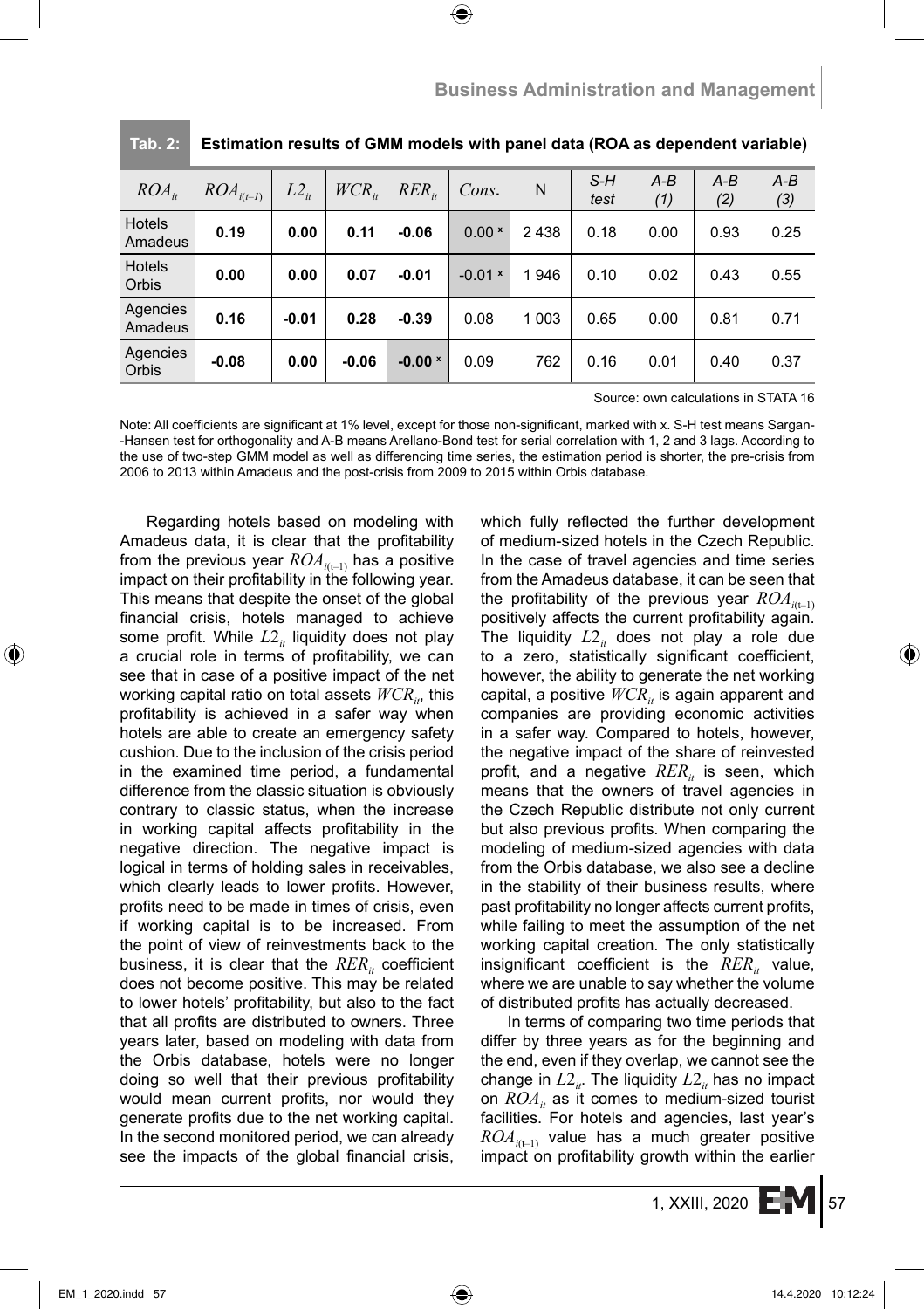period than within the post-crisis one. The increase in  $WCR<sub>i</sub>$  has also a positive impact on profitability only in years including the pre-crisis period. In the case of travel agencies, it can be stated that over time they not only reduce profits but also achieve them under riskier conditions. Hotels, however, are doing no better, as it was already apparent from the point of view of their median values that the crisis hit them to a much greater extent. That is why hotel owners were not able to distribute as much profit as agencies, which results from  $RER_{it}$  coefficients in years including the pre-crisis period. Declining numbers of medium-sized businesses, both hotels and travel agencies, are also alarming. This is likely to mean an increasing number of bankrupted companies.

## **Conclusions**

The aim of this paper was to estimate the relationship between profitability and both, working capital management and reinvestments of companies' owners of medium-sized hotels and travel agencies in the period affected by the financial crisis. The times of the global financial crisis, including their effects, can hardly be measured. However, thanks to the comparison of two time periods, one of which included the pre-crisis period, while the other one post-crisis one, two aspects were identified. First, the positive impact of the net working capital management on profitability caused by the effects of the financial crisis is unsustainable and is disappearing for hotels and travel agencies. In particular, travel agencies, which by their nature are capable of generating a greater number of receivables and payables than in the case of hotels, were no longer profitable in the second reporting period, assuming the net working capital formation. However, the question is whether its optimum level has already been reached and whether it was no longer necessary to create it or whether it was no longer possible to create it. Secondly, the owners of medium-sized hotels and travel agencies did not help these companies during the global financial crisis; on the contrary, they shared the profits even of previous years. This phenomenon may be mainly caused by the fact that the owners of similar, medium-sized tourism companies, are mainly persons engaged in other core business activities. This may also result in a decreasing number of market players during the reported period.

However, the key finding remains that the managers of medium-sized tourism companies were able to hold a larger amount of cash tied through the working capital. At present, the managers will be subject to greater pressure to generate profits while reducing working capital. In practice, this means a more aggressive payment policy, i.e. reducing the maturity term of receivables and extending the maturity of liabilities. This paper points out the importance of working capital management, where it is clear that this issue needs to be dealt with much deeper. Therefore, in future research, attention will be paid to this direction. However, other market impacts such as the development of the exchange rate or, for example, the number of nights spent in accommodation facilities in selected destinations will be taken into account as well.

#### *Acknowledgment*

This paper was financially supported by SGS/7/2018 'Analysis of the influence of selected aspects on the financial structure *among enterprises in the conditions of Central and Eastern European countries'.*

#### **References**

Arellano, M., & Bond, S. R. (1991). Some Tests of Specification for Panel Data: Monte Carlo Evidence and an Application to Employment Equations. *Review of Economic Studies, 58*(2), 277–297. https://doi. org/10.2307/2297968

Baños-Caballero, S., García-Teruel, P. J., & Martínez-Solano, P. (2014). Working capital management, corporate performance, and fi nancial constraints. *Journal of Business Research, 67*(3), 332–338. https://dx.doi. org/10.1016/j.jbusres.2013.01.016

Ben-Nasr, H. (2016). State and foreign ownership and the value of working capital management. *Journal of Corporate Finance, 41,* 217–240. https://dx.doi.org/10.1016/j. jcorpfin.2016.09.002

Dalci, I., & Ozyapici, H. (2018). Working capital management policy in health care: The effect of leverage. *Health Policy, 122*(11), 1266–1272. https://dx.doi.org/10.1016/j. healthpol.2018.09.012

Hansen, L. P. (1982). Large sample properties of generalized method of moments estimators. *Econometrica, 50*(4), 1029–1054.

Heryán, T., (2017). Were the Czech Hotels Able to Confront Current Appreciation